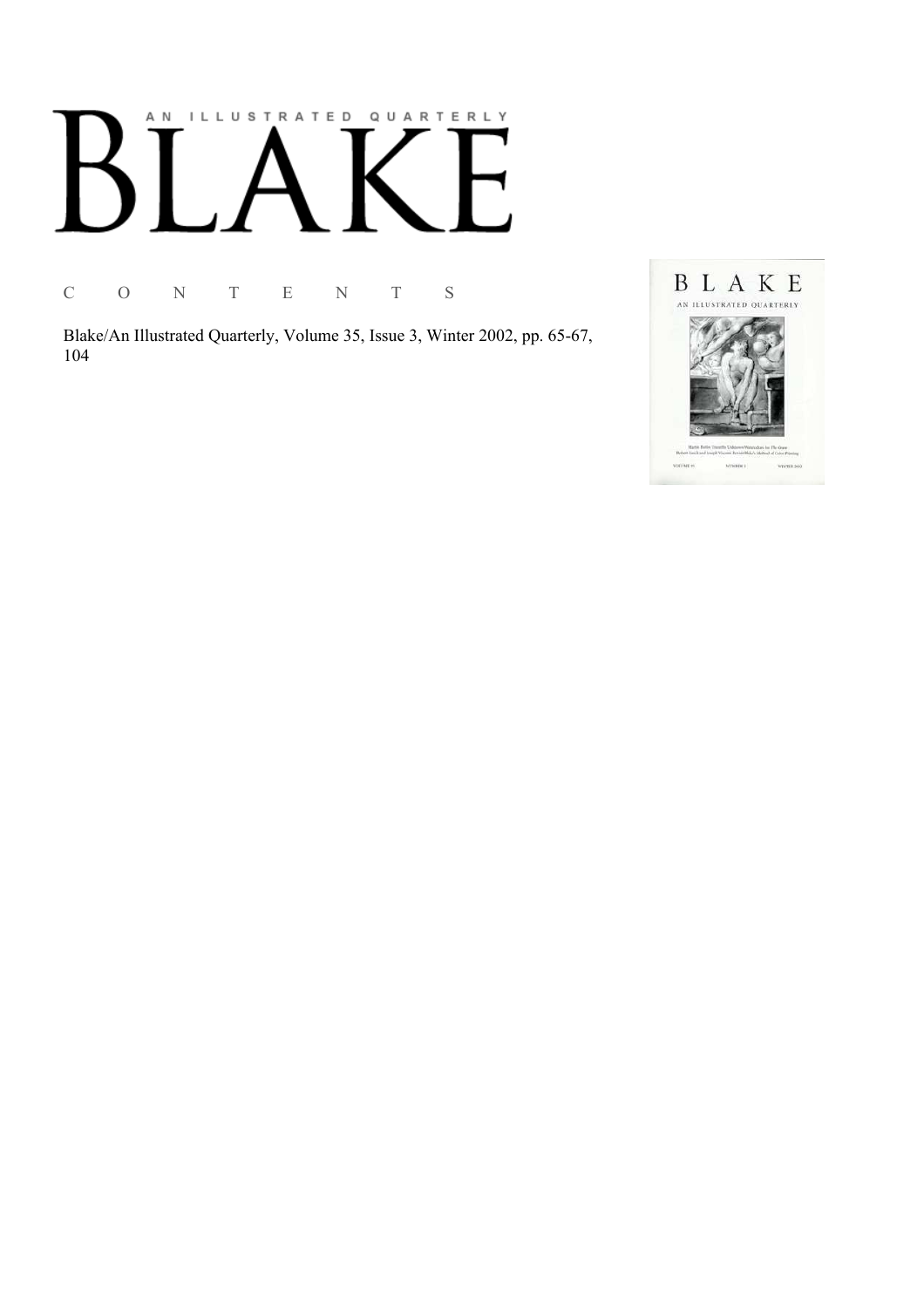## BLAK E

## AN ILLUSTRATED QUARTERLY



Martin Butlin Unearths Unknown Watercolors for *The Grave*  Robert Essick and Joseph Viscomi Revisit Blake's Method of Color Printing

VOLUME 35 NUMBER 3 WINTER 2002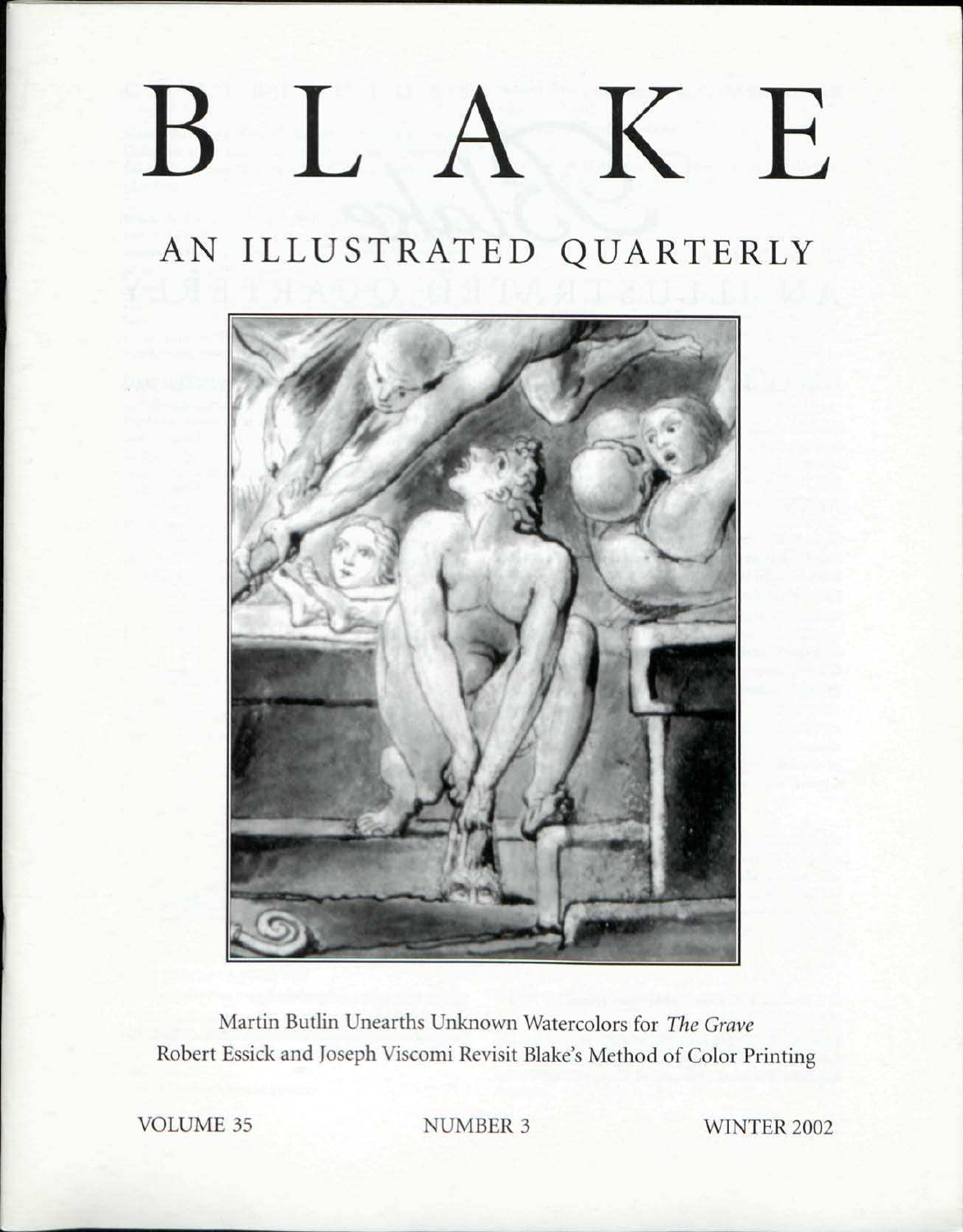

### AN ILLUSTRATED QUARTERLY

www.blakequarterly.org

VOLUME 35

NUMBER 3 WINTER 2002

#### CONTENT S

#### Articles

New Risen from the Grave: Nineteen Unknown Watercolors by William Blake *By Martin Butliti 68* 

An Inquiry into William Blake's Method of Color Printing *By Robert N. Essick and Joseph Viscomi 74* 

#### ADVISOR Y BOAR D

G. E. Bentley, Jr., University of Toronto, retired Martin Butlin, London Detlef W. Dorrbecker, University of Trier Robert N. Essick, University of California, Riverside Angela Esterhammer, University of Western Ontario Nelson Hilton, University of Georgia Anne K. Mellor, University of California, Los Angeles Joseph Viscomi, University of North Carolina at Chapel Hill David Worrall, St. Mary's College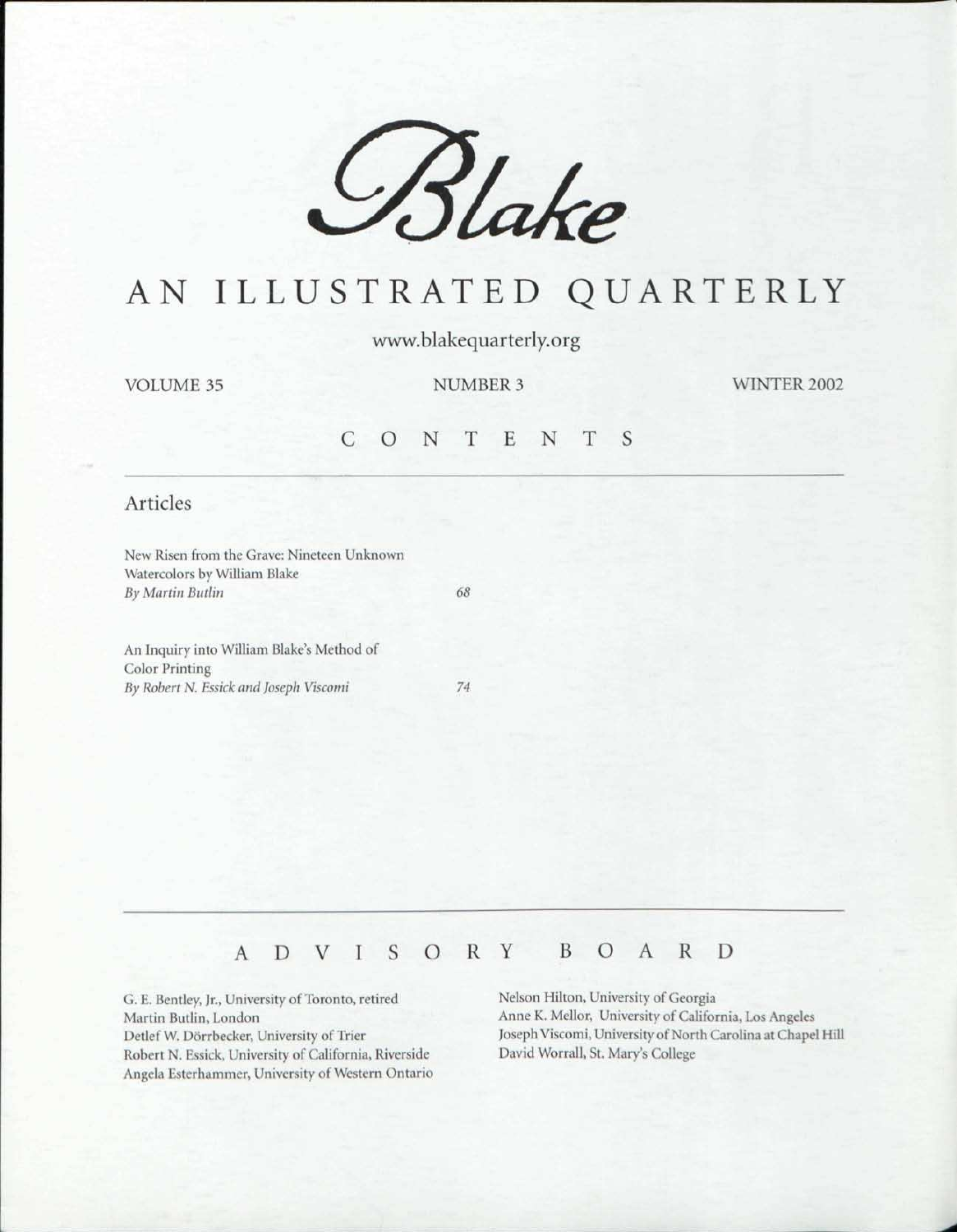#### CONTRIBUTOR S

MARTIN BUTLIN was formerly Keeper of the Historic British Collection at the Tate Gallery, London. Since retirement, he has continued to work on Blake, J.M.W. Turner, and other British artists.

ROBERT N. ESSICK studied printmaking at Pasadena City College in the mid-1970s. Since then, he has continued to experiment with Blake's etching processes and to print from facsimile plates. Selections of his plates and prints have been shown at several exhibitions, including "William Blake and the Art of His Time," held at the University of California at Santa Barbara in 1976, "The Mechanised Image," organized by the Arts Council of Great Britain in 1978, and "William Blake's Illuminated Prints," held at the Huntington Library in 1994.

JOSEPH VISCOMI studied printmaking at Columbia University, and identified and catalogued prints for the Departments of Prints and Drawings at the Museum of the City of New York and Herbert F. Johnson Museum. He was the technical consultant on the Manchester Etching Workshop 1983 facsimile of *Songs,* for which he wrote *The Art of William Blake's Illuminated Prints,* has curated numerous print exhibitions, including "Prints by Blake and His Followers" held at the Johnson Museum, and edited *Process & Problems in Contemporary Printmaking,* the exhibition catalogue of prints by John Brody. He is the author of "Illuminated Printing" in the forthcoming *Cambridge Companion to Blake.* 

$$
E \quad D \quad I \quad T \quad O \quad R = S
$$

EDITORS: Morris Eaves and Morton D. Paley BIBLIOGRAPHER: G. E. Bentley, Jr. REVIEW EDITOR: Nelson Hilton ASSOCIATE EDITOR EOR GREAT BRITAIN: David Worrall

PRODUCTION OFFICE: Department of English, Morey Hall 410, University of Rochester, Rochester NY 14627-0451 MANAGING EDITOR: Sarah Jones TELEPHONE: 585/275-3820 FAX: 585/442-5769 PRODUCTION OFFICE EMAIL: sjns@mail.rochester.edu

Morris Eaves, Department of English, University of Rochester, Rochester NY 14627-0451 Email: meav@mail.rochester.edu

Morton D. Paley, Department of English, University of California, Berkeley CA 94720-1030 Email: mpaley@socrates.berkeley.edu

G. E. Bentley, Jr., 246 MacPherson Avenue, Toronto, Ontario M4V 1A2 Canada. The University of Toronto declines to forward mail.

Email: GBentley@chass.utoronto.ca

Nelson Hilton, Department of English, University of Georgia, Athens GA 30602 Email: nhilton@english.uga.edu

David Worrall, St. Mary's College, Strawberry Hill, Waldegrave Road, Twickenham TW1 4SX England Email: worralld@smuc.ac.uk

#### INFORMATIO N

*BLAKE/AN ILLUSTRATED QUARTERLY* is published under the sponsorship of the Department of English, University of Rochester. Subscriptions are \$60 for institutions, \$30 for individuals. All subscriptions are by the volume (1 year, 4 issues) and begin with the summer issue. Subscription payments received after the summer issue will be applied to the 4 issues of the current volume. Addresses outside the U.S., Canada, and Mexico require a \$10 per volume postal surcharge for surface, and \$25 per volume surcharge for air mail delivery. Credit card payment available for non-U.S. subscribers. Make checks payable to *Blake/An Illustrated Quarterly.* Address all subscription orders and related communications to Sarah Jones, *Blake,* Department of English, University of Rochester, Rochester NY 14627-0451. Back issues are available; address Sarah Jones for information on issues and prices, or consult the web site.

MANUSCRIPTS are welcome in either hard copy or electronic form. Send two copies, typed and documented according to forms suggested in *The MLA Style Manual,* to either of the editors: Morris Eaves, Dept. of English, University of Rochester, Rochester NY 14627-0451; Morton D. Paley, Dept. of English, University of California, Berkeley CA 94720-1030. No articles will be returned unless accompanied by a stamped self-addressed envelope. For electronic submissions, you may send a diskette, or you may send your article as an attachment to an email message. The preferred file format is RTF. Other formats are usually acceptable.

INTERNATIONAL STANDARD SERIAL NUMBER: 0160-628x. *Blake/An Illustrated Quarterly* is indexed in the Modern Language Association's International Bibliography, the Modern Humanities Research Association's Annual Bibliography of English Language and Literature, American Humanities Index, Arts and Humanities Citation Index, Current Contents and the *Bibliography of the History of Art.* 

*©* 2002 Copyright Morris Eaves and Morton D. Paley

Cover: Detail of "The Gambols of Ghosts according with their affections previous to the final Judgment." Pen, ink and watercolor, 27.4 x 21.7 cm., 1805. Courtesy of Dominic Winter Book Auctions.